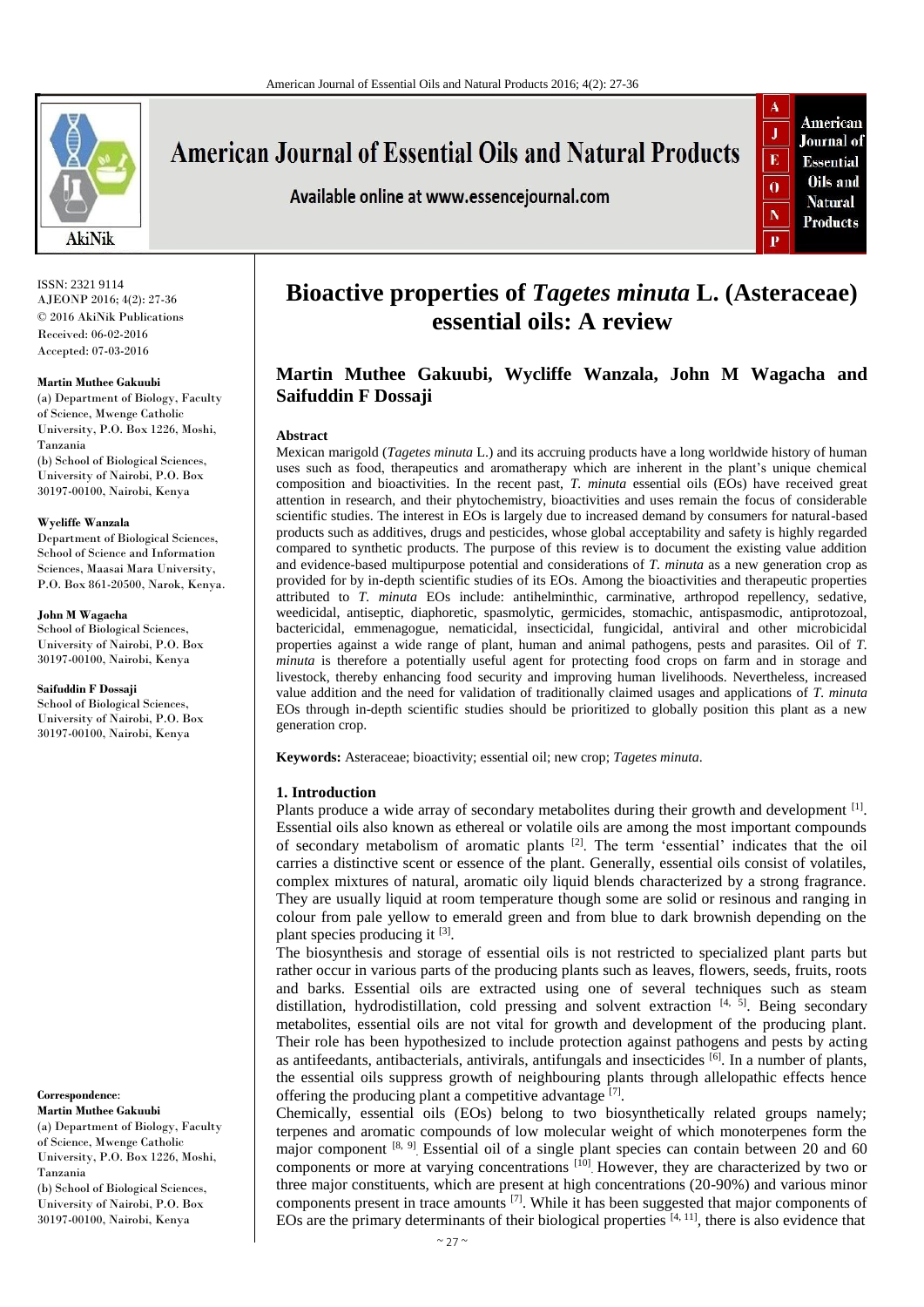minor/trace components of EOs play an important role in determining the biological properties of the EOs such as antimicrobial activities through synergism [12, 13].

Biosynthesis of essential oils is restricted to approximately 3000 plant species from more than 60 families with about 300 plants being the basis for the production of most of the economically important essential oils in the world  $[4, 14]$ . However, most of these plant species are not fully being utilized at subsistence and commercial levels in order to realize their value to humanity. The aim of this review therefore is to present the existing value addition and evidence-based multipurpose potential and considerations of *T. minuta* plant as an important yet underutilized new generation crop based on in-depth scientific studies of its essential oils.

#### **2.** *Tagetes minuta* **L.**

### **2.1 Taxonomy and origin of** *Tagetes minuta*

*Tagetes minuta* L. is an annual aromatic herb that belongs to the family Asteraceae and the genus *Tagetes*, which is one of the most abundant plant taxonomical groupings, comprising of about 1,000 genera and over 23,000 species [15] . *Tagetes minuta* is known by several common names such as Mexican marigold, wild marigold, stinkweed, stinking roger and khaki bush [16] In East Africa, the plant is known by different local and indigenous ethnic-based names such as, Ol' bangi (Maa), Omosumo (Kisii), Kivangi (Kamba), Ang'we/Anyach (Luo), Mũbangi (Kikuyu), Etakanyi (Luhya), Chemiasoriet (Kalenjin), Mubangi (Meru), Mukazimurofa (Runyankole), Rwasesa (Rukonjo) and omukazimurofu (Rutooro)  $[17]$  The plant is native to the temperate grasslands and montane regions of southern South

America, including countries such as Argentina, Chile, Bolivia, Peru<sup>[18, 19]</sup> The plant has since been introduced to many parts of the world including Africa, Australia, New Zealand, United States, Europe and Asia where it grows wildly and as a weed although it has lately been grown commercially in many regions of the world [20] .

#### **2.2 Morphology and habit of** *Tagetes minuta*

*Tagetes minuta* is a strongly scented annual herb reaching heights of 50-150 cm and consisting of erect and at times highly branched stem [21] . The leaves which are 3-30 cm long and 0.7-8 cm wide are mostly opposite but often alternate in upper parts of the plant. The leaves are dark-green to slightly glossy green, pungent, glabrous and pinnately compound with 9-17 leaflets. The leaf margins are acute and serrate while the leaflets have linear-lanceolate margins finely serrulate, with orange translucent glands and  $2-4$  cm long  $[19]$ . The undersurface of the leaves has small, multicellular and punctate glands, which are orangish in colour and when punctured produces a liquorice-like aroma<sup>[22]</sup>. The glands may be found on stem and involucre bracts too<sup>[15, 19]</sup>. The heads are numerous and usually supported by a flat-topped cymes yellowish green in colour and 10 to 15 mm long, 2-3 mm wide with each surrounded by four or five fused involucre bracts. There are usually 3 to 5 lemon-coloured ray florets, and 10 to 15 yellow-orange disk florets per capitula. The achenes are cylindrical, dark brown to black in colour, 10 to 12 mm long with pappus consisting of 1-4 tiny, unequal awnlike scale, 2-3 mm long, and 3-5 ovate to lanceolate scales 0.5-1 mm long (Authors' field observations) (Figure 1).



**Fig 1:** Habit and morphological characteristics of *Tagetes minuta* L. (A) Habit, (B) Leaf under surface, (C) Leaf upper surface, (D) Heads, and (E) Leaflet.

# **2.3 Essential oils of** *Tagetes minuta*

Essential oils of *T. minuta* have been extensively studied both *in vivo* and *in vitro* for various bioactivity properties and have been reported to have antimicrobial, insecticidal, nematicidal, acaricidal and repellency action against a wide range of human, livestock and plant pests and pathogens <sup>[23]</sup>. The chemical composition of essential oils from *T. minuta* sampled from different regions of the world have been studied and compared [24, 25]. Significant differences in the chemical profiles of essential oils of *T. minuta* have been reported and these have been attributed to a wide range of human and environmentalbased factors. These factors include: the harvesting method, geographical location of the target plant  $[25, 26]$ , growth stage at harvest  $[24, 27]$ , plant parts used  $[24, 26, 28]$  and the climatic conditions under which the plant grows [29]. The variations in the chemical composition of EOs from the same plant species result in chemotypes, which are the result of biological variations

caused by the effects of different soils, temperature, weather conditions and light among other factors [5]. This implies that it is possible for the chemical composition of plants that are botanically identical to vary. For example, a comparison of the chemical composition of *T*. *minuta* EOs from Madagascar showed that the (*Z*)-β-ocimene and dihydrotagetone constituents were considerably lower than those of *T. minuta* EOs from India, Turkey, Rwanda and France<sup>[30]</sup>.

Chemotypic variation of *T. minuta* essential oils has been reported in several studies. For instance, untargeted analysis of GC-MS data and hierarchical clustering analysis (HCA) of *T. minuta* EOs from South Africa revealed two major chemotypes [31]. Further orthogonal projections to latent structuresdiscriminant analysis (OPLS-DA) showed that (*E*)-tagetone, dihydrotagetone and (*Z*)-tagetone were the characteristic marker constituents for chemotype 1, while (*Z*)-β-ocimene, (*E*) ocimenone and (*Z*)-ocimenone were the characteristic marker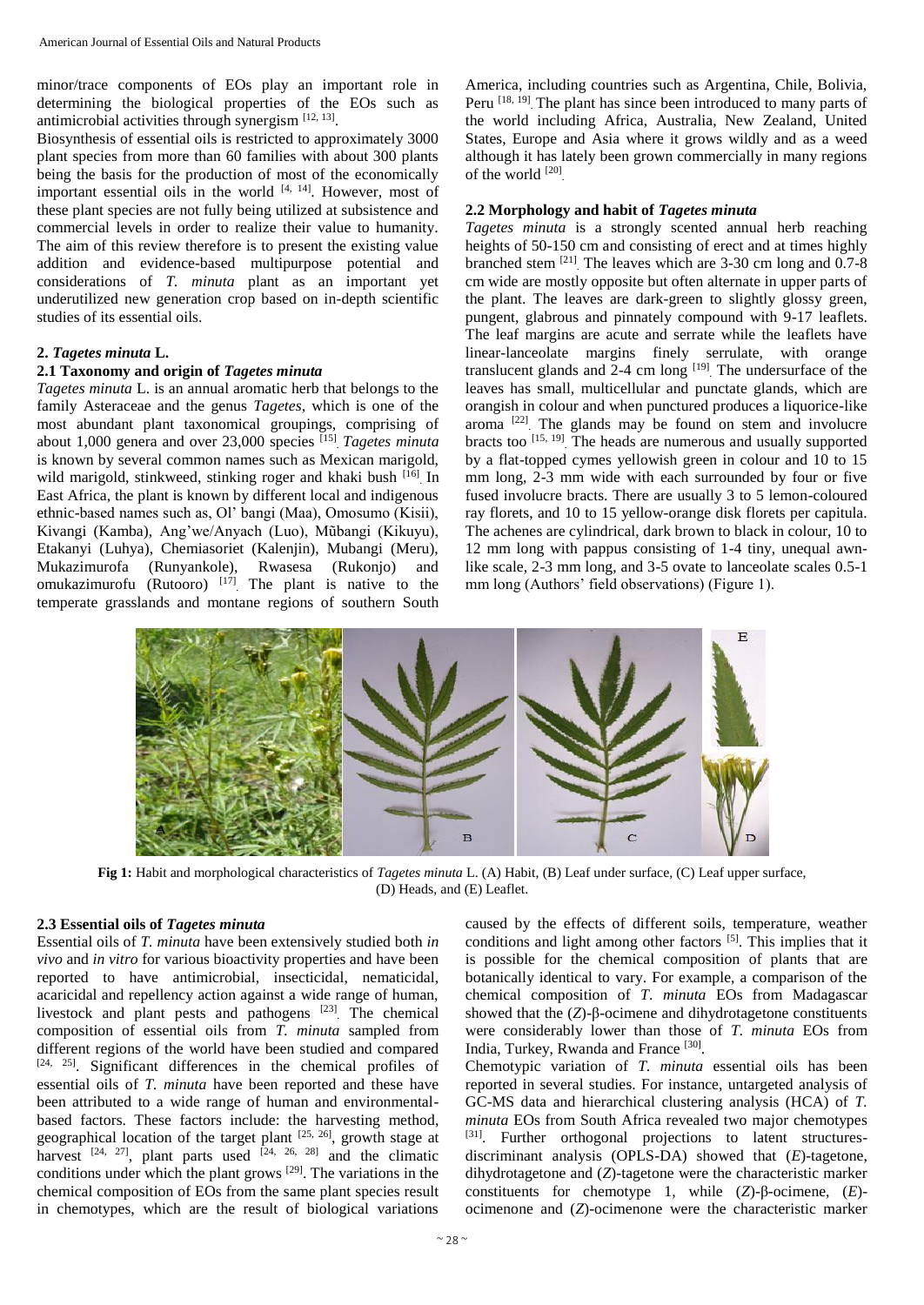constituents for chemotype 2. In another study, the chemical profiles of essential oils from aerial parts of *T. minuta* grown in Egypt, South Africa and UK were evaluated  $[25]$ . The study identified two chemotypes; one characterized by higher content of tagetones in the UK sample, and another characterized by elevated proportion of ocimenes and ocimenones in the Egypt and South Africa samples.

# **3. Antibacterial activity of** *Tagetes minuta* **essential oils**

Antibacterial activity is one of the most widely studied areas in essential oil research. Antibacterial activity of *T. minuta* EOs against a range of human, plant and animal pathogenic bacteria has been studied. A study was conducted to assess the antimicrobial and antioxidative activities of essential oils of three South African plants including *T. minuta*  $[32]$ . Agar diffusion assays were used to determine the antimicrobial activities of EOs against two Gram-positive bacteria - *Bacillus subtilis* and *Staphylococcus aureus* - and two Gram-negative bacteria - *Escherichia coli* and *Pseudomonas aeruginosa*. *Tagetes minuta* EOs whose major components were (*Z*)-βocimene and dihydrotagetone exhibited a concentrationdependent antibacterial activity against the test bacteria, where the activity of the EOs increased with concentration. However, Gram-positive bacteria were more sensitive to the EOs than Gram-negative bacteria, a finding that concurred with previous studies, which reported that Gram-negative bacteria are generally more resistant to the effects of EOs than Grampositive bacteria [33, 34]. In another study, the chemical composition, antioxidant, antimicrobial and cytotoxic activity of *T. minuta* EOs were evaluated. The antimicrobial effect of the essential oils was evaluated against two Gram-negative bacteria *Salmonella typhi* and *E. coli* and two Gram-positive bacteria *S. aureus* and *B. subtilis.* In addition, microdilution method was used to assess the minimum inhibition concentrations (MICs) of the EOs on the test pathogens. There was a concentrationdependent antibacterial activity of *T. minuta* EOs whose main components were dihydrotagetone, (*E*)-β-ocimene, tagetone, (*Z*)-β-ocimene, limonene and epoxyocimene. The MICs for *S. typhi*, *E. coli*, *S. aureus* and *B. subtilis* were  $150 \pm 8$ ,  $165 \pm 9$ , 67±8, and 75±7 µg/mL of *T. minuta* EOs, respectively. Similar to the previous findings, the EOs had a significantly stronger antibacterial effect on the Gram-positive bacteria than on Gramnegative bacteria <sup>[35]</sup>. Antibacterial activity of limonene enantiomers  $((+), (-)$  and the racemate) singularly and in combination (1:1) with 1,8-cineole has been reported against *S. aureus* and *P. aeruginosa* [36] .

Antibacterial activity of *T. minuta* EOs obtained from different geographical regions and having different chemical profiles has also been studied. In one such study, the antibacterial activity of EOs extracted from aerial parts of *T. minuta* from Egypt, South Africa and the United Kingdom and having different percentage chemical compositions were tested against eight bacterial pathogens by determining the minimum inhibitory concentrations using broth dilution method. The EOs had great inhibitory activity against Gram-positive bacteria (*B. cereus, B. subtilis, S. aureus* and *S. faecalis*) than Gram-negative ones (*Proteus mirabilis, Pseudomonas aeruginosa, E. coli,* and *S.*  typhi)<sup>[25]</sup>. The study further showed variation in bioactivity of essential oils from the three geographical locations which was attributed to differences in the percentage compositions of the major and minor essential oil constituents with the EOs from the United Kingdom exhibiting a higher antibacterial activity compared to EOs from Egypt and South Africa.

Essential oils from a single plant may comprise of hundreds of

major and minor components resulting in a myriad of possible biological interactions and anticipated effects [37]. It has been reported in literature that generally, essential oils that contain phenolic structures such as carvacrol, eugenol and thymol produce the highest antimicrobial activity [38 39]. However, more often than not, the level of antibacterial activity of EOs is usually as a result of unique complex synergistic and antagonistic biological interactions among different constituents of the EOs <sup>[37]</sup>. Systematic and comprehensive investigations such as subtraction bioassays should therefore be conducted to accurately determine the levels of biological interaction, mechanisms and combinations that are responsible for the antibacterial activity of active components of the EOs, which have been isolated by bioassay guided fractionations.

As previously stated, many studies have established that EOs are more efficacious towards Gram-positive than Gram-negative bacteria. The variation in sensitivity of Gram-positive and Gram-negative bacteria to EOs can be attributed to structural differences in cell walls of the two microbe groups. Roughly, 90% of the cell wall of Gram-positive bacterial is made up of peptidoglycan (murein), a mesh-like polymer of sugar and amino acids coupled with other molecules such as teichoic acid and proteins. This configuration of Gram-positive bacteria cell wall easily allows hydrophobic compounds to penetrate the cell and thus act on either the cell wall within the cytoplasm or both, thus making the Gram-positive bacteria more susceptible to antibacterial effects of EOs and other similar natural compounds [40] . On the contrary, Gram-negative bacteria possess a more complex cell wall that has a much thinner peptidoglycan surrounded by an outer membrane consisting of proteins and lipopolysaccharide (LPS). It has been suggested that the presence of LPS and more specifically its O-side chain is responsible for greater resistance of Gram-negative bacteria to hydrophobic EOs by restricting their diffusion into the cytoplasm [40, 41, 42] .

# **4. Antifungal activity of** *Tagetes minuta* **essential oils**

Essential oils and plant extracts in general have been reported to have antifungal activity against a broad range of pathogenic fungi [43]. High levels of activity against *Botrytis cinerea* were reported in 13 out of 345 plant extracts  $[44]$ . In the study, among the 49 essential oils analyzed, the most commonly occurring components in oils exhibiting high levels of antifungal activity were: limonene, 1,8-cineole, α-pinene, β-pinene, β-myrcene and camphor, which have been identified as some of the common components of *T. minuta* essential oils. Limonene, 1,8-cineole, α-pinene and camphor have been shown to have antifungal activity against a wide range of fungi such as *Rhizoctonia solani*, *Fusarium oxysporum*, *Penicillium digitatum*, *Aspergillus niger, Verticillium fungicola* and *Trichoderma harzianum* [45, 46] . *Tagetes minuta* essential oils have been evaluated for their fungicidal effects against a broad range of fungal pathogens. Essential oils extracted from leaves of *T. minuta* had higher activity than oils extracted from flowers of the same plant against eight phytopathogenic fungi namely: *Rhizoctonia solani, Fusarium solani, Sclerotinia sclerotiorum, Fusarium oxysporum pisi, Sclerotium rolfsii, Pyricularia grisea, Fusarium oxysporum*  lentis and *Alternaria solani* [47]. The percent inhibition of EOs from flowers at 1000  $\mu$ g mL<sup>-1</sup> were in the range of 8.9 to 35.1% with the highest activity reported against *F. oxysporum pisi* and the lowest against *P. grisea.* Leaf EOs on the other hand had the highest and least activity against *S. rolfsii* and *F. oxysporum lentis,* respectively. Concentration-dependent antifungal activity of EOs of *T. minuta* extracted from aerial parts was reported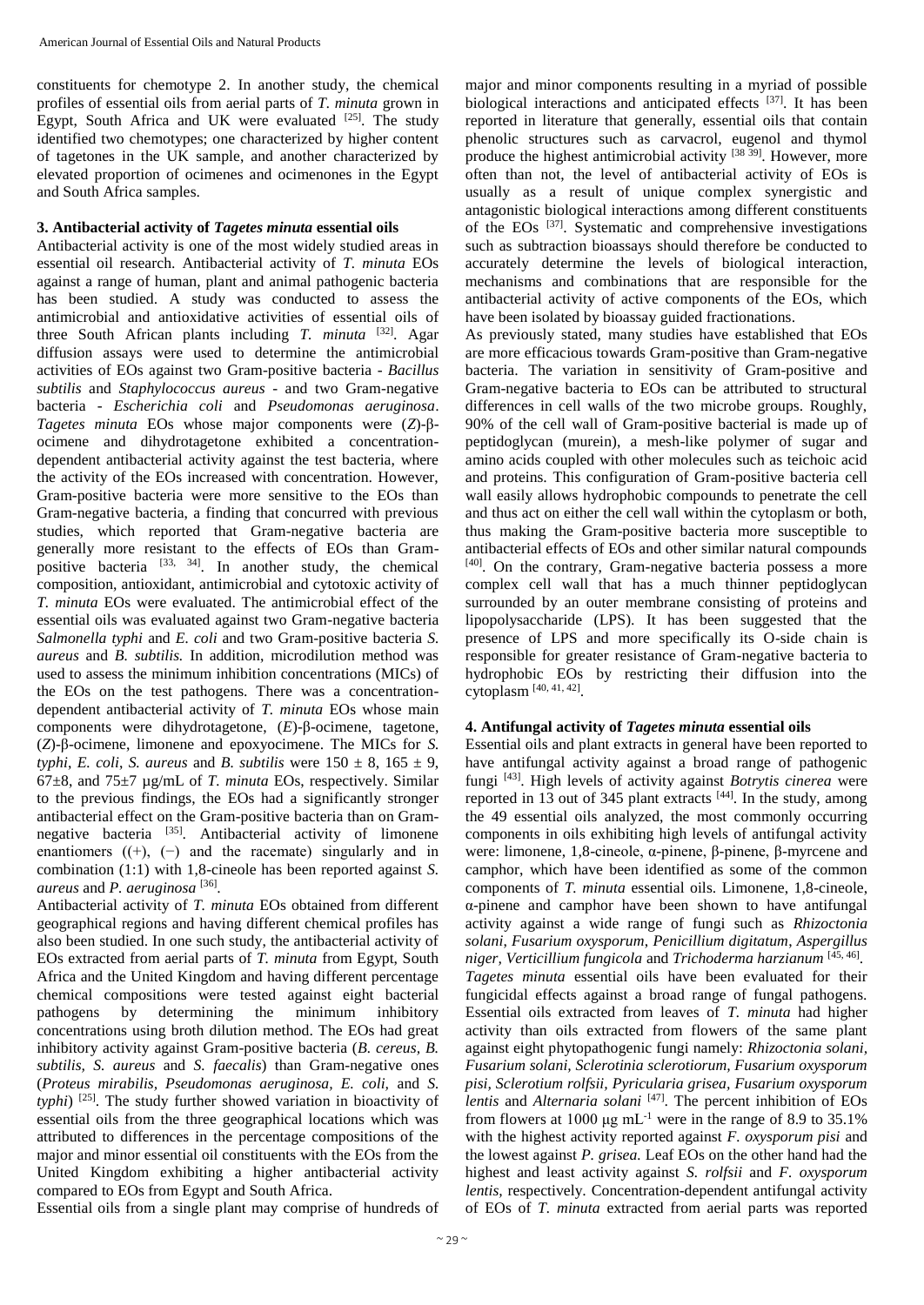against *Aspergillus niger* and *Candida albicans* with corresponding MIC values of  $135\pm15$  and  $115\pm8$  μg/mL, respectively <a>[35]</a>. Similarly, a concentration-dependent antifungal activity of *T. minuta* EOs against the fungus *A. niger* and yeast *C. albicans* was reported with the activity increasing with increase in the concentration of essential oil  $[32]$ . However, in some studies, diluted oils have been shown to result in larger zones of inhibition than those of undiluted oils. These cases of deviation from the expected results may be explained by the hypothesis that diluted oils diffuse more easily in the media compared to undiluted oils [32, 48].

### **5. Insecticidal activity of** *Tagetes minuta* **essential oils**

Chemical control of pests using insecticides remains one of the most effective strategies in pest management [49]. Indeed, synthetic insecticides have played a major role in the control and management of many economically important pests thus boosting crop yields and animal productivity and enhancing global food security [50]. However, increased public awareness of the negative effects associated with synthetic insecticides such as high persistence of residues, toxicity to non-target organisms, increased cases of development of resistance in some pests, health risk to humans and general damage to environment has generated interest in biopesticides with botanical-based ones experiencing the greatest revival. Most plant-insect interactions are chemically mediated by secondary metabolites. Generally, plants that show well-developed defense mechanism against pests are usually good sources of new insecticidal substances and comprise the main focus by Scientists seeking to develop plant-based insecticides [51]. Essential oils as candidate for novel insecticides have numerous advantages; they are easy to extract, are biodegradable and hence ecofriendly, have low persistence in soil and water, and require less stringent approval and regulatory mechanisms due to their long usage history [52, 53].

Insecticidal activity of *T. minuta* essential oil against head lice, *Pediculus humanus capitis,* a human ectoparasite that causes *Pediculosis capitis* has been studied <sup>[54]</sup>. In the study, a linear regression model reported a Lethal Time (LT<sub>50</sub>) value of 16.4  $\pm$ 1.62 min with histopathological analysis of the treated adults showing pronounced disassembly of actin and myosin filaments. In another study, *T. minuta* EOs whose main constituents were limonene (13.0%), piperitenone (12.2%), and  $\alpha$ -terpineol (11%) produced a dose-dependent toxicity against the cabbage aphid *Brevicoryne brassicae* with high dose (125.8 μIL<sup>-1</sup> air) resulting in >90% insect mortality [55] . *Tagetes minuta* essential oils from fresh and dried plant materials have also been reported to be highly effective against the larvae of *Anopheles stephensi* with the  $LC_{50}$  values of 1.0532 and 1.0315 mg/L, respectively <sup>[56]</sup>. In another study, significant insecticidal activity of the EOs from aerial parts of *T. minuta* was reported against *Aedes aegypti*  larvae [57]. Essential oils of *Tagetes minuta* were also found to have repellent and antifeedant activity against diamond backmoth, *Plutella xylostella* (L.) (Lepidoptera: Yponomeutidae) <sup>[58]</sup>. Essential oils from three genotypes of *T*. *minuta* were screened for their potential toxicity against three stored product beetle species: *Callosobruchus maculatus* (Fabricius), *Sitophilus oryzae* (Linnaeus) and *Tribolium castaneum* (Herbst) [59]. The EOs from genotype 1 of *T. minuta* (TM-1) induced 100% adult mortality in the three beetle species at dosages of 50,000 ppm and 500 μg/insect in fumigant and contact toxicity tests, respectively. Furthermore, essential oils from TM-1 deterred oviposition and suppressed egg hatchability by 81% and 91%, respectively in *T. castaneum* at a dosage of 70, 000 ppm.

#### **6. Acaricidal activity of** *Tagetes minuta* **essential oils**

Plant essential oils have been studied extensively for their biocidal effect against a broad range of economically important arachnids especially ticks and mites revealing promising results. Control of tick species that infest livestock is especially of great importance in the livestock industry as it boosts productivity. Ticks cause extensive socio-economic losses to livestock industry by weakening the affected and infested animals through blood loss, reduction in the quality of the hides and more importantly, the ticks acting as vectors and reservoirs of a broad range of viral, rickettsial, bacterial and protozoan pathogens which are responsible for great economic losses globally  $[60, 61]$ . A study to evaluate the acaricidal activity of essential oils from leaves and stems of *T. minuta* against several tick species demonstrated that EOs of *T. minuta* had over 90% efficacy against four tick species at a concentration of 20%, an efficacy comparable to a number of referenced conventional acaricides [62]. In another study, EOs of *T. minuta* whose major constituents were dihydrotagetone (54.10%) limonene (6.96%), tagetone (6.73%) and (*E*)-β-ocimene (5.11%) were shown to have significant activity against larvae, nymph and adult *R. microplus*  [63] .

Essential oils of *T. minuta* from different plant parts in varied growth stages were investigated for their biocidal activity against *Varroa destructor*, an ectoparasitic mite of the *Apis*  mellifera<sup>[64]</sup>. The study findings revealed that the medium percentages of dead mites after six hours of treatment were 97.7, 98.3 and 100 for EOs from leaves of bloomed plants, leaves of non-bloomed plants and flowers, respectively. In a closely related study, *T. minuta* essential oils whose major components were (*E*)-β-ocimene (62.8%), (*Z*)-ocimenone (10.2%), (*E*) ocimenone (6.6%), limonene (5.8%) and dihydrotagetone (4.2%) were evaluated for their biological activity against *V. destructor* [65]. The percentage values of mite mortality sprayed with the EOs concentrations of 3, 4 and 5% were 64, 72 and 72%, respectively. In addition, significant acaricidal efficacy of *T. minuta* essential oil against *V. destructor* adult mite when administered through pulverization has been reported [66].

#### **7. Repellent activity of** *Tagetes minuta* **essential oils**

Repellents have been defined as substances that acting locally or at a distance, deter an arthropod from flying to, landing on or biting host human and/or animal skin or a surface in general [67]. Currently, considerable research efforts have been directed towards the development of alternative repellents to synthetic chemicals for control of insects and arthropods most of which are vectors to important diseases affecting humans and livestock. This is especially important because overreliance on synthetic chemicals is not without serious environmental and health concerns. Among the potential candidates in this regard are essential oils. Indeed, essential oils belonging to plants from numerous species have been studied extensively to assess their repellent properties with a number of them being the basis of some commercial repellent formulations [68]. Tagetes minuta essential oils have been studied for their repellent activities against a number of human and animal parasites such as ticks and mosquitoes [37].

# **7.1 Repellency against ticks**

The essential oils of *T. minuta* were investigated for their effect on the climbing response of adult *R. appendiculatus* using a dual–and no–choice assay arrangement [49]. Both assay methods used in this investigation independently showed a significant repellent effect of *T. minuta* essential oils against the test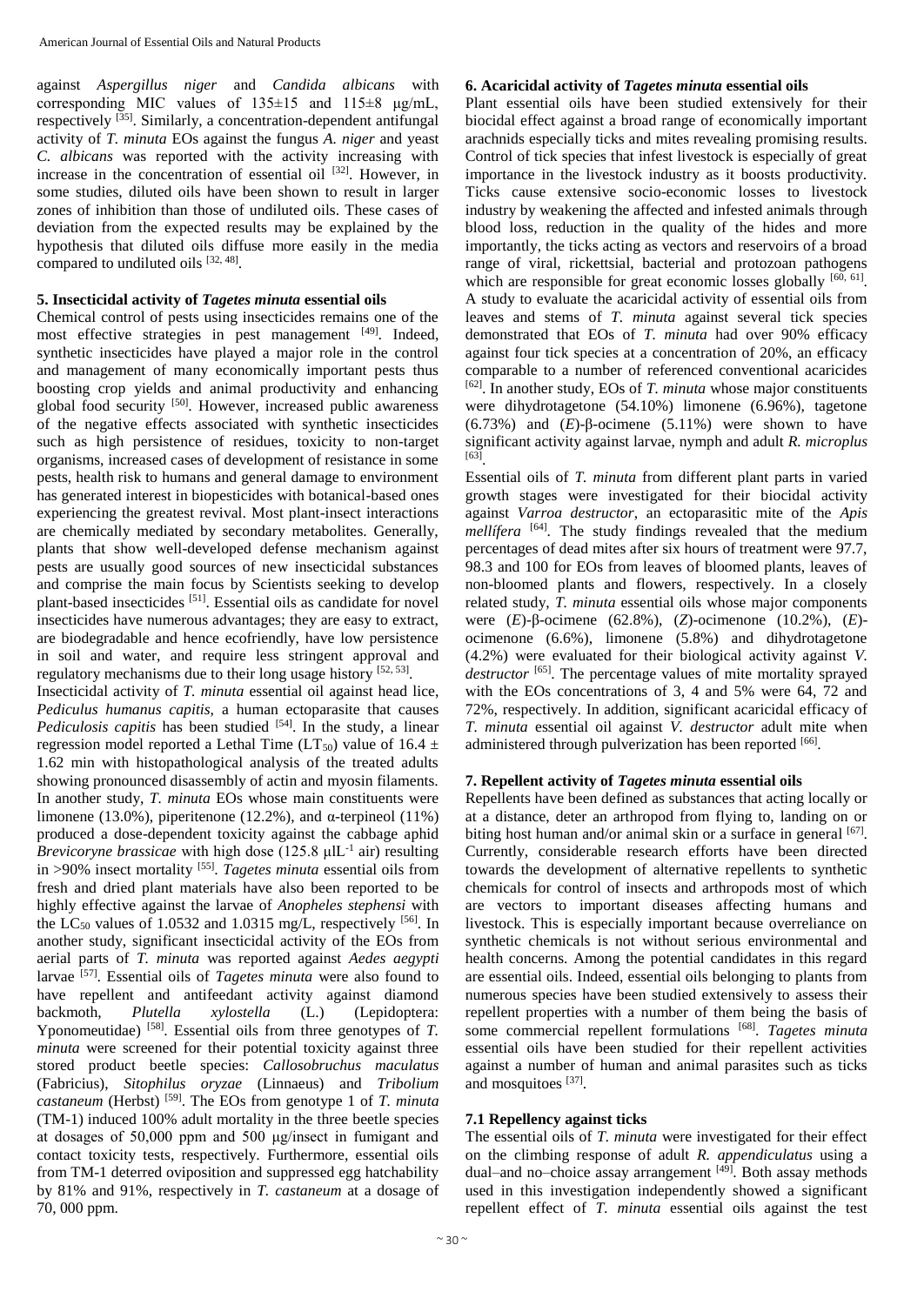organisms. The repellent effect was however less in no-choice assay compared to the dual-choice assay, especially for lower doses. Moreover, the study confirmed that *T. minuta* essential oils had effect on the adult *R. appendiculatus* both in the presence and absence of host-derived stimuli.

In a related study, the repellency of essential oils of *T*. *minuta*  obtained from three agro-ecological zones in Kenya was evaluated against *R*. *appendiculatus* using a dual-choice tick climbing assay apparatus [69]. The study established a significant difference in chemical composition and dose-dependent repellency of *T*. *minuta* essential oils from the three agroecological zones. The higher activity of essential oil from one of the three regions was associated with the presence of relatively high amount of guaiacol, compared to oils from the other two regions, with synthetic blend assays showing that guaiacol and guaiacol-alloocimene blend had the highest repellency.

In addition to *R. appendiculatus*, the activity of essential oils of *T. minuta* has been studied against other types of ticks. Anti-tick properties of the essential oils of *T. minuta* obtained by hydrodistillation from a combination of flowers, leaves and soft stems were evaluated for anti-tick properties against *Hyalomma rufipes* [70] . *Tagetes minuta* EOs whose major components were (*Z*)-β-ocimene (28.5%), (*E*)-β-ocimene (16.83%) and 3-methyl-2-(2-methyl-2-butenyl)-furan (11.94%) had a dose-dependent repellent activity against *H. rufipes.* Furthermore, probit analysis revealed a repellent  $EC_{50}$  of *T. minuta* EO to be 0.07 ml/mL and 0.07 ml/mL for male and female ticks, respectively. Additionally, the essential oils were found to induce delayed molting in 60% (s.e $\pm$ 4.7) of nymphs after 25 days in comparison with the control group.

#### **7.2 Repellency against mosquitoes**

The repellent activity of *T. minuta* essential oils against some mosquito species has been investigated. The chemical composition and repellent effect of *T. minuta* essential oil on the host-seeking female *Anopheles arabiensis* mosquitoes was investigated using the human-bait technique  $[37]$ . This study which was designed to simulate field situation was based on the proportion of host-seeking female *A. arabiensis* mosquitoes landing on the bait (human forearm) and biting it following its treatment with either the essential oils of *T. minuta* or Vaseline® (a non-perfumed petroleum jelly), which was used both as a diluent as well as a control. There was a significant doseresponse effect of repellency with more test mosquitoes significantly landing and biting the control arm treated with pure petroleum jelly than the arm treated with the essential oil of T. minuta whose main constituents included (*Z*)-β-ocimene, (*E*)-βocimene, (*Z*)-tagetone, (*E*)-tagetone, dihydrotagetone, and piperitenone.

In another study, the repellency effect of forty-one essential oils that included those of *T. minuta* against three mosquito species namely: *Aedes aegypti*, *Culex quinquefasciatus* and *Anopheles stephensi* was investigated <sup>[71]</sup>. The repellent test employed the human-bait technique with the testing period lasting up to 8 hours. Furthermore, since the test mosquitoes included both day and night biters, different testing periods were used i.e. 0800 to 1600 h for *A. aegypti* and 1600 and 2400 h for *A. stephensi* and *C. quinquefasciatus*. The protection time was calculated as the duration between the application of a repellent and the first two bites or two bites in successive observations. *Tagetes minuta* essential oils offered a protection of 60 minutes against *A. aegypti* and 480 minutes (the maximum protection time) for both *A. stephensi* and *C. quinquefasciatus*. In a closely related study, promising repellent activity of *T. minuta* essential oil

against the three aforementioned mosquito species was obtained with the test oils providing 86.4, 84.2 and 75% protection against *A. stephensi*, *C. quinquefasciatus*, and *A. aegypti,*  respectively after a study period of 6 hours [72]. In addition to mosquitoes, *T. minuta* EOs have been investigated for their repellent properties against other insects. *Tagetes minuta* EOs whose main constituents were (*Z*)-tagetone, (*E*)-β-ocimene and dihydrotagetone were found to have good repellent activity against *Triatoma infestans* (the insect vector of Chagas disease). At a concentration of 0.5% (w/v), the essential oils of *T. minuta* produced an average repellency of 94.7% [73].

## **8. Nematicidal activity of** *Tagetes minuta* **essential oils**

Plant-parasitic nematodes are important parasites that cause great damage to many agricultural crops resulting in losses estimated in the order of billions each year <sup>[74]</sup>. Botanicals have received much attention in the management of nematodes where they are used in four main ways: 1) used as part of the plant directly, 2) using extracts of parts of the botanicals, 3) using compounds of botanicals possessing nematicidal activity and 4) using plants as oil seed cakes, mature crop residue and organic amendments [75] .

The toxicity of two compounds; (*Z*)-β-ocimene and dihydrotagetone isolated from the EOs of *T. minuta* was investigated against the eggs and juveniles of *Meloidogyne incognita*, a plant-parasitic nematode [74] . *Tagetes minuta* essential oils at a concentration of 4%, 3%, 2% and 1% were strongly toxic to both the eggs and juveniles of the test nematode. Moreover, the egg-hatch inhibitions by the above oil concentrations were in the range of 72 to 79% in 14 days with the inhibitory activity being concentration-dependent. The study additionally showed that of the two compounds, dihydrotagetone was more toxic to the eggs of *M. incognita* and the compound killed the juveniles much faster (in 72 hours) compared to (*Z*)-β-ocimene (in 96 hours).

In addition to plant-parasitic nematodes, *T. minuta* essential oils have been studied for their nematicidal activity against animal gastrointestinal nematodes such as *Haemonchus contortus*, an important pathogenic nematode of ruminants [76]. In the study, two bioassays: an egg hatch test (EHT) and larval development test (LDT) were used. *Tagetes minuta* essential oils displayed a dose-dependent effect in the EHT, inhibiting 98.1% of *H. contortus* larvae hatching at a concentration of 2.5 mg mL-1. Furthermore, the effective EOs concentration that suppressed 50% ( $EC_{50}$ ) of egg hatching was 0.53 mg mL<sup>-1</sup>. With regard to the larval development test, *T. minuta* EOs at a concentration of 10 mg mL-1 inhibited 99.5% of *H. contortus* larval development with an  $EC_{50}$  value of 1.67 mg mL<sup>-1</sup>.

#### **9. Allelopathic effect of** *Tagetes minuta* **essential oils**

Allelopathy, which is a biochemical interaction among higher plants in which certain plants release metabolites that have either stimulatory or inhibitory effects on the growth of the receptor plants has been recognized and studied for many years [77, 78, 79]. Allelopathy is generally recognized as an important ecological factor that determines the structure and composition of plant communities [80]. This phenomenon of certain plant species possessing the capability to affect surrounding plants has been widely documented and is currently being explored as a potential method of weed control and management [79, 81].

*Tagetes minuta* essential oils and their principal components in the vapour phase were studied for their allelopathic activity on roots of Maize (*Zea mays* L.) [80]. The volatile oils of *T. minuta*  whose main components were limonene, β-pinene and  $α$ -pinene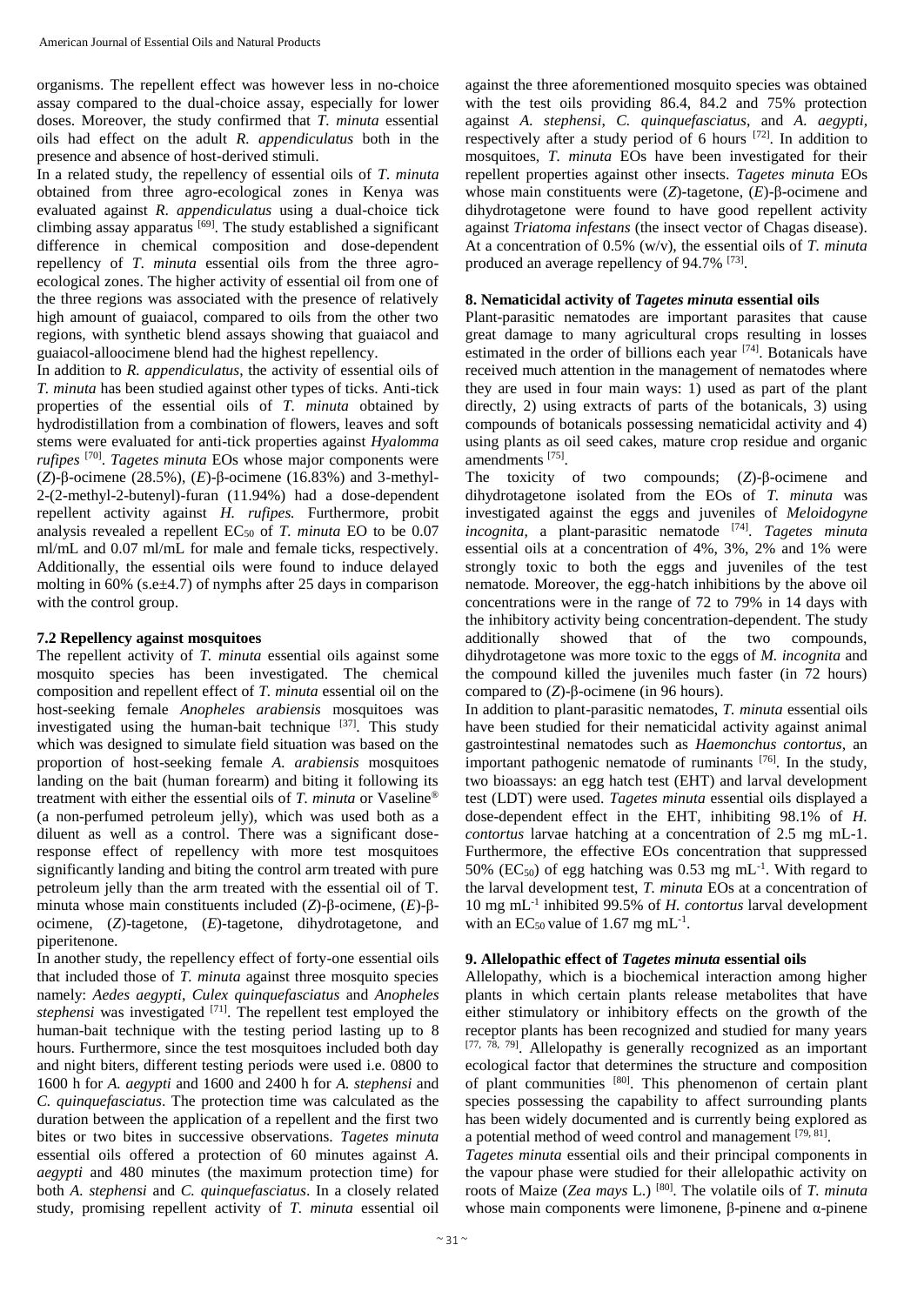showed strong inhibitory and oxidant effect on the root of *Z. mays* seedlings. The phytotoxic action of *T. minuta* EOs against *Z. mays* was attributed to increased lipid peroxidation rates indicating an induction of ROS-generated oxidative stress. With regard to the terpenes studied, ocimenone had the highest inhibitory effect on the root growth and the highest oxidative value. Thus, the high phytotoxicity action of *T. minuta* EOs was attributed to its high content of ocimenone. In another study, the allelopathic potential of EOs of *T. minuta* against three invasive weeds: *Chenopodium murale* L., *Phalaris minor* Retz., and *Amaranthus viridis* L. was investigated [81]. The results of the study established a concentration-dependent response in which volatile oils of *T. minuta* reduced germination in the three test weeds with maximum reduction observed in *C. murale* followed by *P. minor* and least in *A. viridis.* Moreover, LC<sub>50</sub> values for *C. murale* and *P. minor* were lower (0.761 and 0.822 mg/petri dish, respectively) compared to those of *A. viridis* (2.745 mg/petri dish). Similarly, seedling length also followed the same pattern with maximum reduction observed in *C. murale*. Two compounds that have been commonly isolated from *T. minuta* EOs i.e. α-pinene and its isomer β-pinene have been shown to have strong allelopathic effects, and their ecological role on the allelopathic interactions among plants is well documented  $[82]$ .

The phytotoxic effect of aqueous extracts and essential oils of *T. minuta* on the callus growth and induction on four plant species; *Oryza sativa* (Dongjinbyeo), *Brassica campestris* subsp. *Napus*  var. *pekinensis, Raphanus sativus* var. *acanthiformis* and *Sesamum indicum* (Ansanggae) have been studied [83]. Speciesspecific inhibitory trends from the essential oils and the aqueous extracts were observed. The percentage of total callus induction on *O. sativa* though slightly decreased in proportion to the concentration of the EOs was not significantly different to the control. For *B. campestris* var. *pekinensis*, however, the percentage of total callus induction was significantly inhibited by 20 µl essential oil. With regard to the callus growth, when tested in 20 µl essential oil, callus growth of the four receptor species decreased significantly compared to that of the control. The callus relative growth rate (RGR) in 20 µl essential oil was repressed in the following order: *S. indicum, B. campestris, O. sativa* and *R. sativus*.

# **10. Antioxidant activity of** *Tagetes minuta* **essential oils**

An antioxidant is defined as any substance, which when present at low concentrations in combination with an oxidisable substrate, significantly delays or prevents oxidation of the substrate [84]. Oxygen though a vital component for living system, is a highly reactive atom that is capable of forming damaging molecule (free radicals). Free radical-mediated oxidation of various biological substances has been associated with numerous diseases such as cardiovascular disease, Alzheimer's disease, arthritis, inflammation, diabetes, Parkinson's disease and several types of cancers [4, 84]. To prevent oxidative damage, many diseases have for a long time been treated using antioxidants [85]. The use of synthetic antioxidants has raised health concerns especially after some such as butylated hydroxyanisole (BHA) and butylated hydroxytoluene (BHT) were reported to be toxic and potentially carcinogenic, by inducing DNA damage  $[86]$ . As a result, there is increased need to find alternative naturally-based antioxidants especially from plants and plant metabolites. Indeed, numerous studies have been conducted on essential oils as potential sources of natural antioxidants [84, 87, 88].

The antioxidant activity of essential oils isolated from *T. minuta* flowers was studied with the hydrogen atom-or-electron donating ability of the Eos assessed using the 2, 2 diphenylpicrylhydrazyl (DPPH) radical scavenging assay [88]. The DPPH scavenging activity of the EOs was compared with those of the standard antioxidant, ascorbic acid. The DPPH free radical scavenging activity of the essential oil was lower (73.4%) at a concentration of 200 μg/mL, in comparison to that of ascorbic acid (94.1%) at similar concentration. *Tagetes minuta* EOs at a 200 μg/mL concentration reduced the concentration of DPPH free radical with an efficacy of about 75 μg/mL concentration of the standard antioxidant. Moreover, *T. minuta* EOs achieved 50% reduction of the DPPH radical with  $EC_{50}$  value of 86.35 μg/mL. A study that similarly used the DPPH radical scavenging assay to evaluate the antioxidant activity of *T. minuta* essential oil whose main constituents included, trans-ocimenone (51.7%), cis-tagetone (17.7%) and cis-ocimenone (7.7%), reported an  $EC_{50}$  value of 0.8mg/mL  $^{[89]}$ . Another study similarly employed the DPPH radical scavenging assay to evaluate the antioxidant properties of both the essential oils and solvent extracts of *T. minuta* [84]. In the study, the active constituents were isolated by thin layer chromatography (TLC) and high performance liquid chromatography (HPLC). The active fractions were later detected using gas chromatography/mass spectrometry (GC-MS) and nuclear magnetic resonance (NMR), with the active components tested quantitatively for their radical scavenging activity by Ultraviolet-visible spectroscopy (UV/Vis). *Tagetes minuta* essential oils whose main chemical components included (*E*)-βocimene (15.90%), L-verbenone (15%) and limonene (8.02%) were reported to have strong antioxidant activity with an  $LC_{50}$  of 1.49 g/l-1 after 30 minutes of evaluation.

# **11. Anticancer activity of** *Tagetes minuta* **essential oils**

Cancer is a leading cause of death worldwide, accounting for more than eight million deaths in 2012 <sup>[90]</sup>. It is estimated that roughly 60% of drugs currently used for cancer treatment have been isolated from natural products with plants being the most important sources [91]. Systematic screening of plants especially those that are prominently used in various types of ethnic medicine has led to the discovery of important drugs such as taxol, camptothecin and camptothecin [92]. Essential oils from a wide range of plants have been extensively studied for their anticancer activities including melanoma, leukemia, glioblastoma, and oral cancers, besides breast, cervix, colon, liver, pancreas, prostate and uterus cancers <sup>[93]</sup>.

Anticancer activity of *T. minuta* and *Ocimum basilicum* EOs was conducted on two human promyelocytic leukemia cell lines (HL-60 and NB4) and an experimental animal model cancer cell line, Ehrlish ascites carcinoma cells (EACC) [88] . For *in vivo* studies, three treatments: initiation, pre-initiation and postinitiation were used to study the chemopreventive and/or chemotherapeutic efficacies of the two essential oils based on the survival of tumor (EACC) transplanted in female mice. In the case of the *in vitro* tests, *T. minuta* essential oils showed a higher anticancer activity against NB4 and EACC cell lines compared to *O. basilicum* EOs, while *O. basilicum* essential oils exhibited higher bioactivity than *T. minuta* EOs against HL-60 cell line. For *in vivo* studies, the pre-initiation treatments were more effective for both essential oils compared to initiation and post-initiation treatments on the tumor (EACC) transplanted female mice. In another closely related study, chemical composition, antioxidant, antimicrobial and cytotoxic bioactivities of the two aforementioned EOs was studied [35]. In the study however, the activity of the EOs against two human tumor cell lines namely, nasopharyngeal cancer cell line (KB)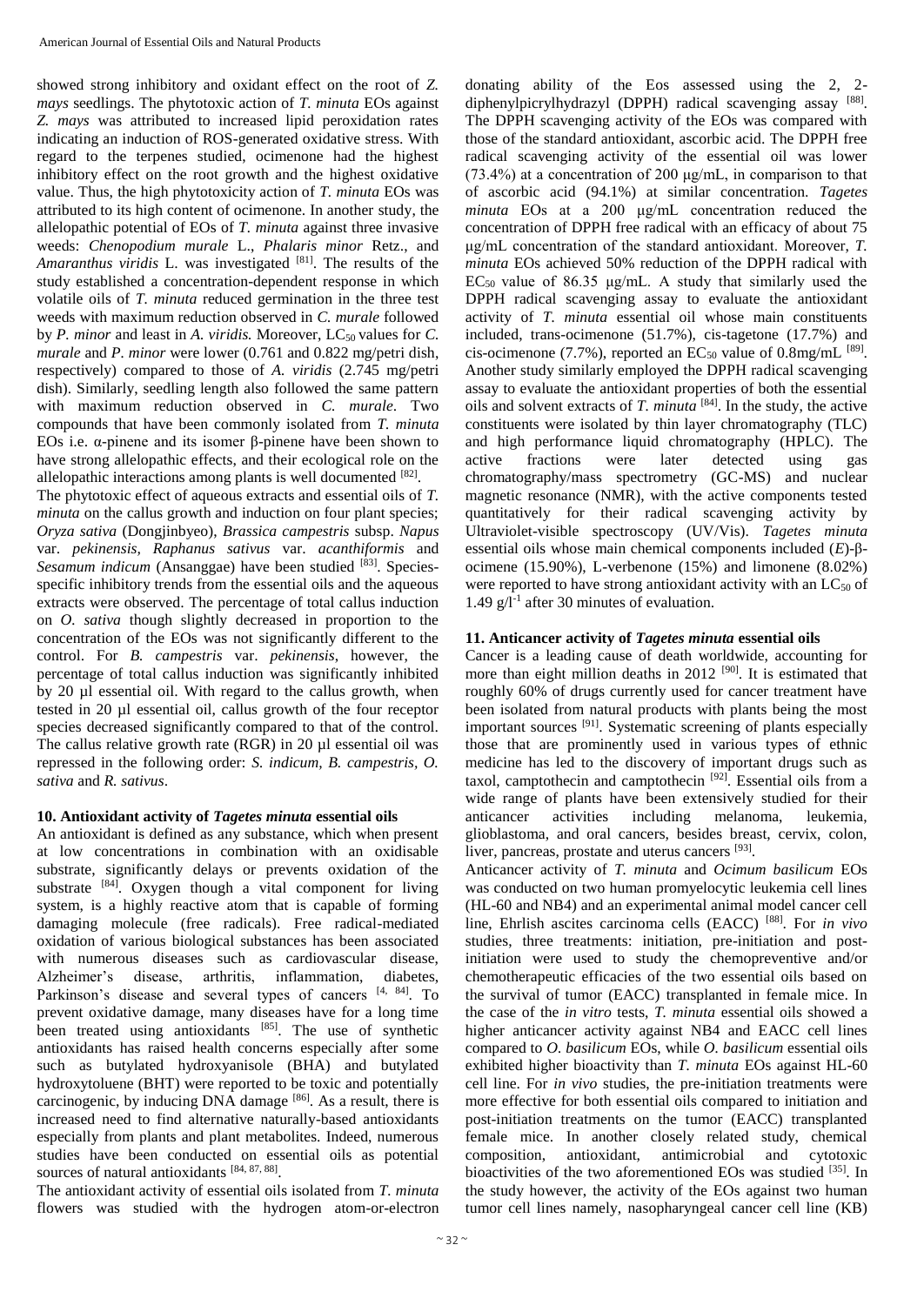and liver hepatocellular carcinoma cell line (HepG2) was studied using a modified MTT assay. At lower concentrations, (<50µg/mL), *T. minuta* EO had no significant effect on KB and HepG2 viability. At much higher concentrations (50-200µg/mL) however, *T. minuta* essential oils showed concentrationdependent effects on the cell viability with maximum reduction in cell viability observed at concentrations of >200µg/mL. Additionally, IC<sub>50</sub> values for KB and HepG2 were  $75\pm5$  and 70±4 µg/mL of *T. minuta* essential oils, respectively. In another study, *T. minuta* EOs whose main constituents were (*Z*) ocimenone (15.9%), (*E*)-ocimenone (34.8%) and (*Z*)-β-ocimene (8.3%) showed potent cytotoxic activity against MCF-7 breast tumor cells, with an IC<sub>50</sub> of 54.7 $\pm$ 6.2 µg/mL <sup>[94]</sup>. Furthermore, 1,8-cineole, a common occurring constituent in *T. minuta* EOs has been shown to induce apoptosis of human colon cancer cells [95] .

# **12. Other activities of** *Tagetes minuta* **essential oils**

There have been numerous reports of bioactivities of *Tagetes minuta* essential oils and their components including: antidepressant activity via negative modulation on GABAergic function [96], tranquilizing, hypotensive, bronchodilatory, spasmolytic and anti-inflammatory bioactivities [97, 98] and antifeedant activities [58].

Essential oils have been considered relatively non-toxic to mammals and hence completely safe to use because they are 'natural' <sup>[99]</sup>. However, most EOs can be toxic at high concentrations, especially when taken orally [100]. Some EOs can be toxic when applied topically or orally even at very low concentration due to the presence of toxic components. *In vitro*  and *in vivo* studies have shown that *T. minuta* EOs are phototoxic [101]. It is for this reason that the Scientific Committee on Consumer Products (SCCS) has recommended a maximum level of 0.01% *T. minuta* EOs in leave-on products (except sunscreen cosmetic products), provided that the terthiophene content in the EOs does not exceed 0.35%. Additionally, SCCS recommends that *T. minuta* extracts and oils should not be used as ingredients of sunscreen products  $[102]$ . With the exception of aromatherapy, there is little information in literature on safety considerations in using *T. minuta* EOs. Thus, comprehensive toxicity tests are required in order to ascertain the safety of using the EOs of *T. minuta* in pharmaceuticals, agrochemicals, food and beverages and in sociocultural ethnic practices, among other applications.

# **13. Conclusion**

The biological activities of *Tagetes minuta* essential oils and their components are widely documented worldwide, ethnobotanically inherent in people's culture/taboos and well recognized in modern life styles. Validation of some of the useful folkloric claims about *T. minuta* through scientific evaluation of its essential oil has shown the plant to contain compounds and/or blends that have a wide range of bioactive, cosmetic, food and therapeutic properties, such as antihelminthic, carminative, repellency, sedative, weedicidal, antiseptic, diaphoretic, spasmolytic, germicides, stomachic, antispasmodic, antiprotozoal, bactericidal, emmenagogue, nematicidal, insecticidal, fungicidal, antiviral, and other microbicidal properties. Undertaking in-depth scientific studies to properly understand the underlying science of these properties of *T. minuta* essential oils and their components will indisputably enhance and facilitate a high level of acceptability and henceforth, value addition usage and applications of these oils in the pharmaceutical, agricultural, food and perfumery

industries. This review therefore presents *Tagetes minuta* as a promising multipurpose new crop of the world whose potential is yet to be optimally utilized at subsistence and commercial levels.

# **13.1 Conflict of interest**

The authors declare that they have no conflict of interest.

# **14. References**

- 1. Ramakrishna A, Ravishankar GA. Influence of abiotic stress signals on secondary metabolites in plants. Plant Signaling & Behavior. 2011; 6(11):1720-1731.
- 2. Rehman R, Hanif MA, Mushtaq Z, Al-Sadi AM. Biosynthesis of essential oils in aromatic plants: A Review. Food Reviews International 2015; 32(2):117-160.
- 3. Bassolé IH, Juliani HR. Essential Oils in Combination and Their Antimicrobial Properties. Molecules. 2012; 17(4):3989-4006.
- 4. Shaaban AE, El-Ghorab AH, Shibamoto T. Bioactivity of essential oils and their volatile aroma components: Review. Journal of Essential Oil Research. 2012; 24(2):203-212.
- 5. Rohloff J. Cultivation of Herbs and Medicinal Plants in Norway – Essential Oil Production and Quality Control. PhD. Thesis, Norwegian University of Science and Technology, Norway, 2003.
- 6. Ibrahim MA, Kainulainen P, Aflatuni A, Tiilikkala K, Holopainen JK. Insecticidal, repellent, antimicrobial and phytotoxicity of essential oils: with special reference to limonene and its suitability for control of insect pests. Agricultural and Food Science. 2001; 10:243-259.
- 7. Abad MJ, Bedoya LM, Apaza L, Bermejo P. The *Artemisia* L. Genus: A review of bioactive essential oils. Molecules 2012; 17:2542-2566.
- 8. Seigler DS. Plant secondary metabolism. Kluwer Academic Publishers, New York, 1998, 325-367.
- 9. Yap PX, Yiap BC, Ping HC, Lim SE. Essential oils, a new horizon in combating bacterial antibiotic resistance. The Open Microbiology Journal. 2014; 8:6-14.
- 10. Pandey AK, Singh P, Tripathi NN. Chemistry and bioactivities of essential oils of some Ocimum species: an overview. Asian Pacific Journal of Tropical Biomedicine. 2014; 4(9):682-694.
- 11. Bakkali F, Averbeck S, Averbeck D, Idaomar M. Biological effects of essential oils - A review. Food and Chemical Toxicology. 2008; 46(2):446-475.
- 12. Marino M, Bersani C, Comi G. Impedance measurements to study the antimicrobial activity of essential oils from *Lamiacea* and *Compositae*. International Journal of Food Microbiology. 2001; 67:187-195.
- 13. Burt S. Essential oils: their antimicrobial properties and potential application in foods - A review. International Journal of Food Microbiology. 2004; 94(3):223-253.
- 14. Chi PT. Chemical composition, antioxidant and antimicrobial activities of essential oils extracted from citrus varieties in Vietnam. MSc Thesis, Vietnam National University, Vietnam, 2013.
- 15. Sadia S, Khalid S, Qureshi R, Bajwa A. *Tagetes minuta* L. a useful underutilized plant of family Asteraceae: a review. Pakistan Journal of Weed Sciences Research. 2013; 19(2):179-189.
- 16. Randall R, Kessal O. National list of naturalized invasive and potentially invasive garden plants. WWF Australia, Sydney, 2004, 98.
- 17. Maundu PM, Ngugi GW, Kabuye CH. Traditional food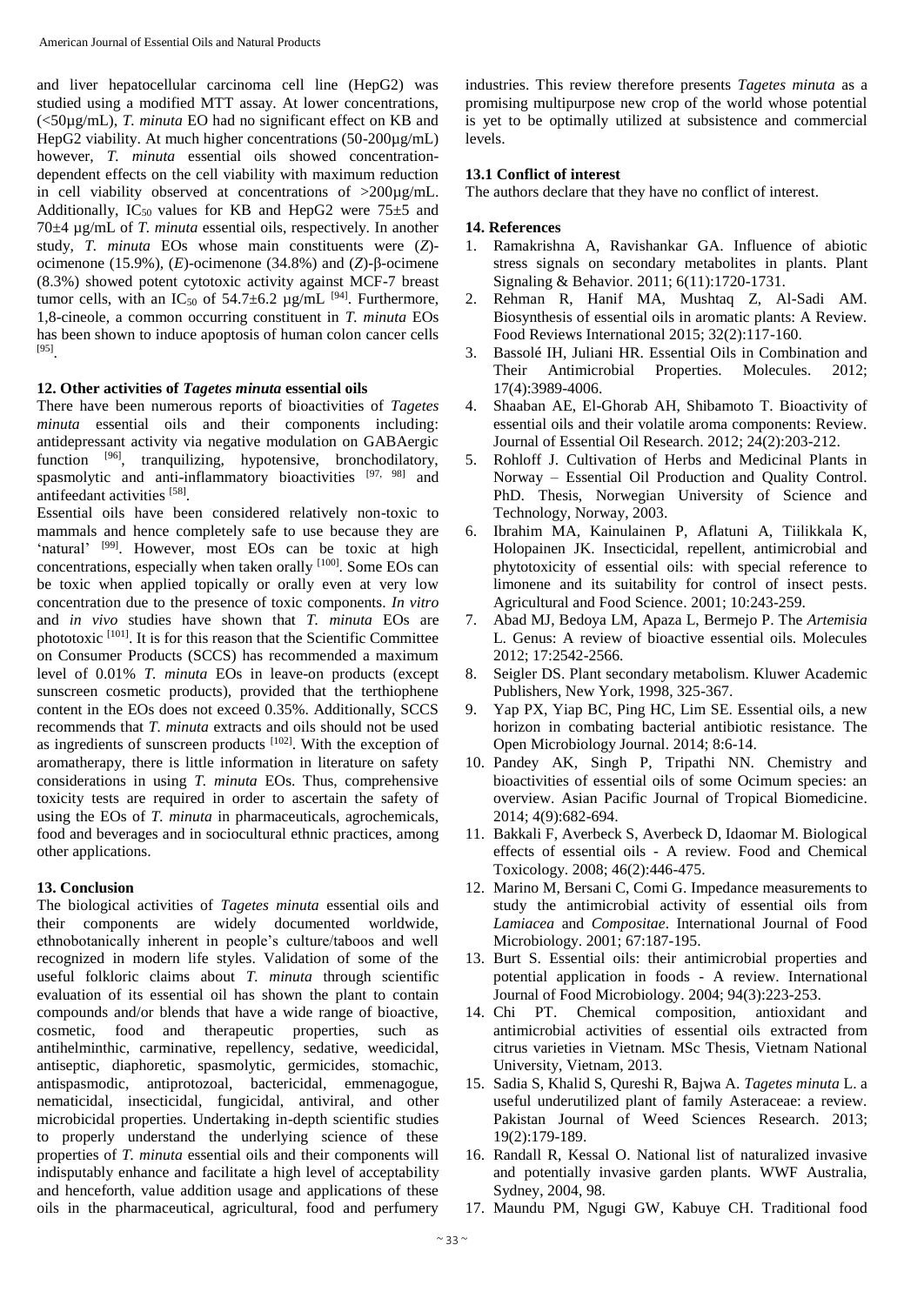plants of Kenya. English Press Limited, Nairobi, 1999, 220. 18. McVaugh R. Botanical collections of the La Plata expedition of 1853-1855. Brittonia. 1943; 5:64-79.

- 19. Soule JA. *Tagetes minuta*: A potential new herb from South America. In: J Janick, Simon JE (eds.). New crops. Wiley: New York, 1993, 177.
- 20. Naqinzhad A, Mehrvarz SS. Some new records for Iran and flora Iranica area collected from Boujagh National Park, N. Iranian Journal of Botany. 2007; 13(2):112-119.
- 21. Shahzadi I. Chemical and molecular characterization of marigold (Tagetes species) found in Pakistan. PhD Thesis, COMSATS Institute of Information Technology, Abbottabad, Pakistan, 2012.
- 22. Prakaso R, Syamasundar K, Gopinath C, Ramesh S. Agronomical and Chemical studies on *Tagetes minuta*  grown in a red soil of a semiarid tropical region in India. Journal of Essential Oil Research. 1999; 11:259-261.
- 23. Shahzadi I, Hassan A, Khan UW, Shah MM. Evaluating biological activities of the seed extracts from *Tagetes minuta* L. found in Northern Pakistan. Journal of Medicinal Plant Research. 2010; 4(20):2108-2112.
- 24. Chalchat JC, Garry RP, Muhayimana A. Essential oil of *Tagetes* from Rwanda and France: chemical composition according to harvesting, location, growth stage and part of plant extracted. Journal of Essential Oil Research. 1995; 7(4):375-386.
- 25. Senatore F, Napolitano F, Mohamed M, Harris PJ, Mnkeni PN, Henderson J. Antibacterial activity of *Tagetes minuta* L. (Asteraceae) essential oil with different chemical composition. Flavour and Fragrance Journal. 2004; 19:574- 578.
- 26. Chamorro ER, Ballerini G, Sequeira AF, Velasco GA, Zalazar MF. Chemical composition of essential oil from *Tagetes minuta* L. leaves and flowers. Journal of Argentine Chemical Society. 2008; 96:80-86.
- 27. Moghaddam M, Omidbiagi R, Sefidkon F. Changes in content and chemical composition of *Tagetes minuta* oil at various harvest times. Journal of Essential Oil Research. 2007; 19:18-20.
- 28. Weaver DK, Wells CD, Dankel FV, Bertsch W, Sing SE, Sirharan S. Insecticidal activity of floral, foliar and root extracts of *Tagetes minuta* (Asterales: Asteraceae) against adult Mexican bean weavils (Coleoptera: Bruchidae). Journal of Economic Entomology. 1994; 87:1718-1725.
- 29. Mohamed M, Harris P, Henderson J, Senatore F, Napolitano F. Effect of drought stress on the yield and composition of volatile oils of drought-tolerant and nondrought-tolerant clones of *Tagetes minuta*. Planta Medica. 2002; 68:472-474.
- 30. Ramaroson-Raonizafinimanana B, Ramanoelina PA, Rasoarahona JR, Gaydou EM. Chemical compositions of aerial part of *Tagetes minuta* L. chemotype essential oils from Madagascar. Journal of Essential Oil Research. 2009; 21(5):390-392.
- 31. Tankeu SY, Vermaak I, Viljoen AM, Sandasi M, Kamatou GP. Essential oil variation of *Tagetes minuta* in South Africa - A chemometric approach. Biochemical Systematics and Ecology. 2013; 51:320-327.
- 32. Muyima ON, Nziweni S, Mabinya LV. Antimicrobial and antioxidative activities of *Tagetes minuta*, *Lippia javanica* and *Foeniculum vulgare* essential oils from the Eastern Cape Province of South Africa. Journal of Essential Oil Bearing Plants. 2013; 7(1):68-78.
- 33. Smith-Plamer F, Stwart J, Fyfe L. Antimicrobial properties

of plant essential oils against five important food-borne pathogens. Letters in Applied Microbiology. 1998; 26:118- 22.

- 34. Trombetta D, Castelli F, Sarpietro MG, Venuti V, Cristani M, Daniele C *et al*. Mechanisms of antibacterial action of three monoterpenes. Antimicrobial Agents and Chemotherapy. 2005; 49(6):2474-2478.
- 35. Shirazi MT, Gholami H, Kavoosi G, Rowshan V, Tafsiry A. Chemical composition, antioxidant, antimicrobial and cytotoxic activities of *Tagetes minuta* and *Ocimum basilicum* essential oils. Food Science & Nutrition. 2014; 2(2):146-155.
- 36. Van Vuuren SF, Viljoen AM. Antimicrobial activity of limonene enantiomers and 1,8‐cineole alone and in combination. Flavour and Fragrance Journal. 2007; 22(6):540-544.
- 37. Wanzala W, Ogoma SB. Chemical composition and mosquito repellency of essential oil of *Tagetes minuta* from the Southern slopes of Mount Elgon in Western Kenya. Journal of Essential Oil Bearing Plants. 2013; 16(2):216- 232.
- 38. Cosentino S, Tuberoso CG, Pisano B, Satta M, Mascia V, Arzedi E, *et al*. *In vitro* antimicrobial activity and chemical composition of Sardinian *Thymus herba-barona* essential oils. Letters in Applied Microbiology. 1999; 29:130-135.
- 39. Lambert RJ, Skandamis PN, Coote PJ, Nychas GJ. A study of the minimum inhibitory concentration and mode of action of oregano essential oil, thymol and carvacrol. Journal of Applied Microbiology. 2001; 91(3):453-462.
- 40. Nazzaro F, Fratianni F, De Martino L, Coppola R, De Feo V. Effect of essential oils on pathogenic bacteria. Pharmaceuticals. 2013; 6:1451-1474.
- 41. Helander IM, Alakomi H, Latva-Kala K, Mattila-Sandholm T, Pol I, Smid EJ, *et al*. Characterization of the action of selected essential oil components on gram-negative bacteria. Journal of Agricultural and Food Chemistry. 1998; 46:3590-3595.
- 42. Hemaiswarya S, Kruthiventi AK, Doble M. Synergism between natural products and antibiotics against infectious diseases. Phytomedicine. 2008; 8:639-652.
- 43. Grange M, Ahmed S. Handbook of Plants with Pest-Control Properties. John Wiley & Sons (Wiley-Interscience), Inc., New York, 1988, 470.
- 44. Barkai-Golan R. Postharvest Diseases of Fruits and Vegetables: Development and Control. Elsevier B.V., Amsterdam, 2001, 125.
- 45. Matasyoh JC, Kiplimo JJ, Karubiu NM, Hailstorks TP. Chemical composition and antimicrobial activity of essential oil of *Tarchonanthus camphorates*. Food Chemistry. 2007; 101:1183-1187.
- 46. Marei GK, Rasoul MA, Abdelgaleil SA. Comparative antifungal activities and biochemical effects of monoterpenes on plant pathogenic fungi. Pesticide Biochemistry and Physiology. 2012; 103(1):56-61.
- 47. Saha S, Walia S, Kundu A, Kumar B, Joshi D. Antifungal acetylinicthiophenes from *Tagetes minuta*: potential biopesticide. Journal of Applied Botany and Food Quality. 2012; 85:207-21.
- 48. Hood JR, Wilkinson JM, Cavanagh HM. Evaluation of common antibacterial screening methods utilized in essential oil research. Journal of Essential Oil Research. 2003; 15(6):428-433.
- 49. Wanzala W. Ethnobotanicals for Management of the Brown Ear Tick, *Rhipicephalus appendiculatus* in Western Kenya.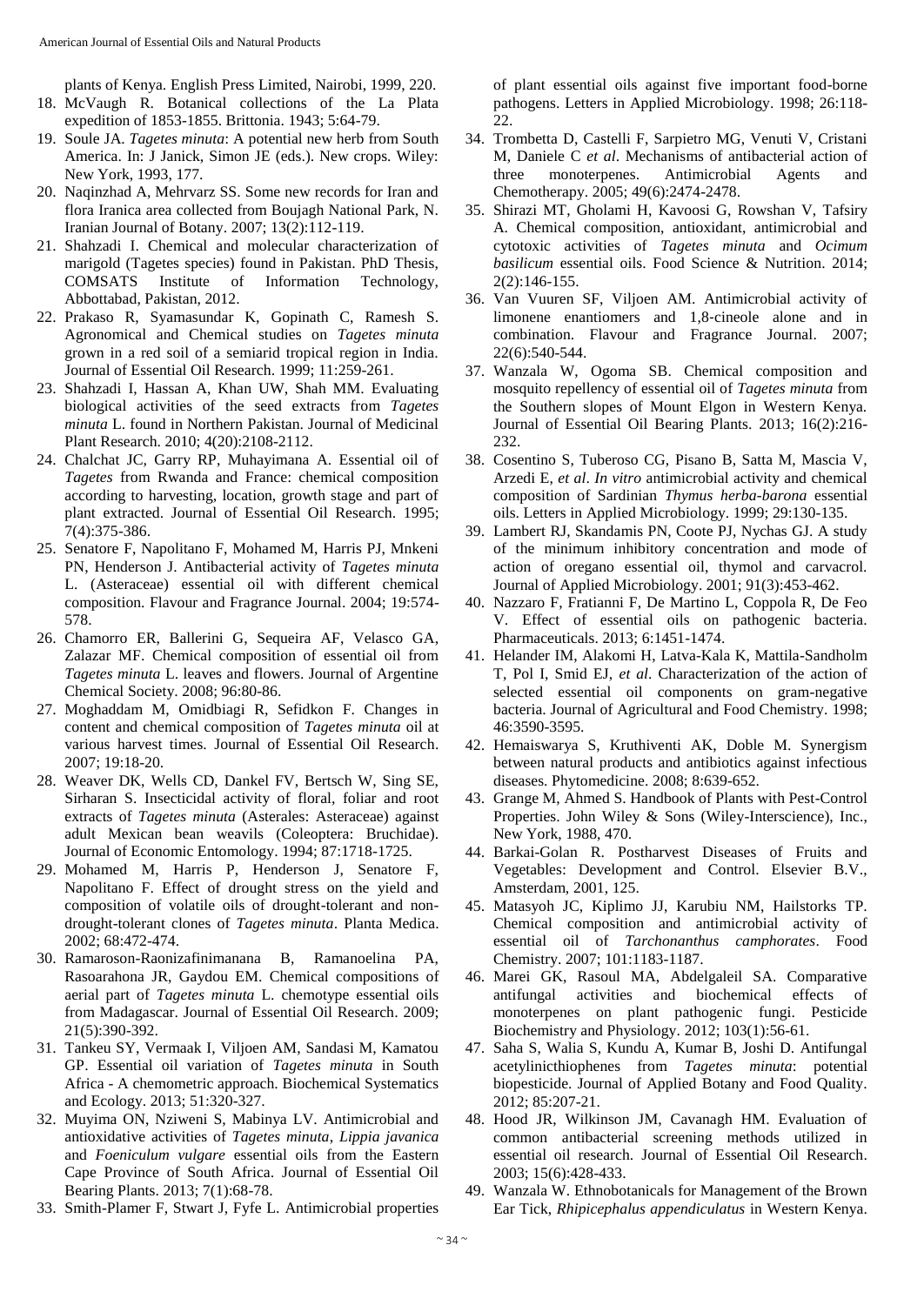Ponsen & Looijen, Wageningen, 2009, 231.

- 50. Kupferschmied P, Maurhofer M, Keel C. Promise for plant pest control: root-associated Pseudomonads with insecticidal activities. Frontiers in Plant Science. 2013; 4(287):1-17.
- 51. Prakash A, Rao J. Botanical pesticides in agriculture. CRC Lewis Publs. Boca Raton, 1997, 481.
- 52. Zygadlo JA, Grosso NR. Comparative study of the antifungal activity of essential oils from aromatic plants growing wild in the central region of Argentina. Flavour and Fragrance Journal. 1995; 10:113-118.
- 53. Isman MB. Botanical insecticide deterrents and repellents in modern agriculture and increasingly regulated world. Annual Review of Entomology. 2006; 51:45-66.
- 54. Cestari MI, Sarti SJ, Waib CM, Branco AC. Evaluation of the potential insecticide activity of *Tagetes minuta* (Asteraceae) essential oil against the head lice *Pediculus humanus capitis* (Phthiraptera: Pediculidae). Neotropical Entomology. 2004; 33(6):805-807.
- 55. Motazedian N, Aleosfoor M, Davoodi A, Bandani AR. Insecticidal activity of five medicinal plant essential oils against the cabbage aphid, *Brevicoryne brassicae*. Journal of Crop Protection. 2014; 3(2):137-146.
- 56. Hadjiakhoondi A, Vatandoost H, Abousaber M, Khanavi M, Abdi L. Chemical composition of the essential oil of *Tagetes minuta* L. and its effects on *Anopheles stephensi* larvae in Iran. Journal of Medicinal Plants Research. 2008; 26(7):33-39.
- 57. Chantraine JM, Laurent D, Ballivian C, Saavedra G, Ibanez R, Vilaseca LA. Insecticidal activity of essential oils on *Aedes aegypti* larvae. Phytotherapy Research. 1998; 12:350-354.
- 58. Reddy SE, Kirti DS, Koundal R, Singh B. Chemical composition and insecticidal activities of essential oils against diamondback moth, Plutella xylostella (L.)(Lepidoptera: Yponomeutidae). Natural Product Research. 2015; 1-5.
- 59. Alok K, Veena P, Bhasneya S, Tripathia AK, Sushil K. Potential toxicity of new genotypes of *Tagetes* (Asteraceae) species against stored grain insect pests. International Journal of Tropical Insect Science. 2005; 25(2):122-128.
- 60. Estrada-Peña A, Jongejan F. Ticks feeding on humans: a review of records on human-biting Ixodoidea with special reference to pathogen transmission. Experimental & Applied Acarology. 1999; 23(9): 685-715.
- 61. Rajput ZI, Hu S, Chen W, Arijo AG, Xiao C. Importance of ticks and their chemical and immunological control in livestock. Journal of Zheijang University Science B. 2006; 7(11): 912–921.
- 62. Garcia MV, Matias J, Barros JC, Lima DP, Lopes RS, Andreotti R. Chemical identification of *Tagetes minuta* Linnaeus (Asteraceae) essential oil and its acaricidal effect on ticks. Revista Brasileira de Parasitologia Veterinária. 2012; 21(4): 405-411.
- 63. Andreotti R, Garcia MV, Cunha RC, Barros JC. Protective action of *Tagetes minuta* (Asteraceae) essential oil in the control of *Rhipicephalus microplus* (Canestrini, 1887) (Acari: Ixodidae) in a cattle pen trial. Veterinary Parasitology. 2013; 197(1): 341-345.
- 64. Chamorro ER, Sequeira AF, Velasco GA, Zalazar MF, Ballerini GA. Evaluation of *Tagetes minuta* L. essential oils to control *Varroa destructor* (Acari: Varroidae). Journal of Argentine Chemical Society. 2011; 98: 39-47.
- 65. Eguaras MJ, Fuselli S, Gende L, Fritz R, Ruffinengo SR,

Clemente G, Gonzalez A, Bailac PN, Ponzi MI. An *in vitro*  evaluation of *Tagetes minuta* essential oil for the control of the honeybee pathogens, *Paenibacillus larvae* and *Ascosphaera apis*, and the parasitic mite, *Varroa destructor.* Journal of Essential Oil Research. 2005; 17: 336-340.

- 66. Ruffinengo S, Maggi M, Faverin C, García SB, Bailac P, Principal J, Eguaras M Essential oils toxicity related to *Varroa destructor* and *Apis mellifera* under laboratory conditions*.* Zootecnia Tropical. 2007; 25(1): 63-69.
- 67. Choochote W, Chaithong U, Kamsuk K, Jitpakdi A, Tippawangkosol P, Tuetun B, Champakaew D, Pitasawat B. Repellent activity of selected essential oils against *Aedes aegypti*. Fitoterapia. 2007; 78: 359–364.
- 68. Nerio L S, Olivero-Verbel J, Stashenko E. Repellent activity of essential oils: a review. Bioresource Technology. 2010; 101(1): 372-378.
- 69. Makang'a OB. Composition and repellency of essential oils of *Tagetes minuta* from different zones in Kenya against brown ear tick (*Rhipicephalus appendiculatus*). MSc. Thesis, Kenyatta University, Kenya, 2012.
- 70. Nchu F, Magano SR, Eloff RN. *In vitro* anti-tick properties of the essential oil of *Tagetes minuta* L. (Asteraceae) on *Hyalomma rufipes* (Acari: Ixodidae). Onderstepoort Journal of Veterinary Research. 2012; 79(1):1-5.
- 71. Amer A, Mehlhorn H. Repellency effect of forty-one essential oils against Aedes, Anopheles, and Culex mosquitoes. Parasitology Research. 2006; 99(4):478-490.
- 72. Tyagi BK, Ramnath T, Shahi AK. Evaluation of repellency of *Tagetes minuta* (Family: Compositae) against the vector mosquitoes *Anopheles stephensi* Liston, *Culex quinquefasciatus* Say and *Aedes aegypti* (L.). International Pest Control. 1997; 39:184-185.
- 73. López SB, López ML, Aragón LM, Tereschuk ML, Slanis AC, Feresin GE, *et al*. Composition and anti-insect activity of essential oils from Tagetes L. species (Asteraceae, Helenieae) on *Ceratitis capitata* Wiedemann and *Triatoma infestans* Klug. Journal of Agricultural and Food Chemistry. 2011; 59(10):5286-5292.
- 74. Adekunle OK, Acharya R, Singh B. Toxicity of pure compounds isolated from *Tagetes minuta* oil to *Meloidogyne incognita*. Australasian Plant Disease Notes. 2007; 2:101-104.
- 75. Singh AU, Prasad D. Management of plant-parasitic nematodes by the use of botanicals. Journal of Plant Physiology & Pathology. 2014; 2(1):1-10.
- 76. Macedo TF, Oliveira LM, Camurca-Vasconcelos AL, Ribeiro WL, Santos JM, Morais SM, *et al*. *In vitro* effects of *Coriandrum sativum*, *Tagetes minu*ta, *Alpinia zerumbet* and *Lantana camara* essential oils on *Haemonchus contortus*. Revista Brasileira de Parasitologia Veterinária. 2013; 22(4):463-469.
- 77. Fischer NH. The function of mono and sesquiterpenes as plant germination and growth regulators. In: Putnam A R, Tang C S (Eds.), The science of allelopathy. John Wiley & Sons (Wiley-Interscience), Inc., New York, 1986, 317.
- 78. Seigler DS. Chemistry and mechanisms of allelopathic interactions. Agronomy Journal. 1996; 88:876-885.
- 79. Sangeetha C, Baskar P. Allelopathy in weed management: a critical review. African Journal of Agricultural Research. 2015; 10(9):1004-1015.
- 80. Scrivanti LR, Zunino MP, Zygadlo JA. *Tagetes minuta* and *Schinusareira* essential oils as allelopathic agents. Biochemical Systematics and Ecology. 2003; 31(6):563-